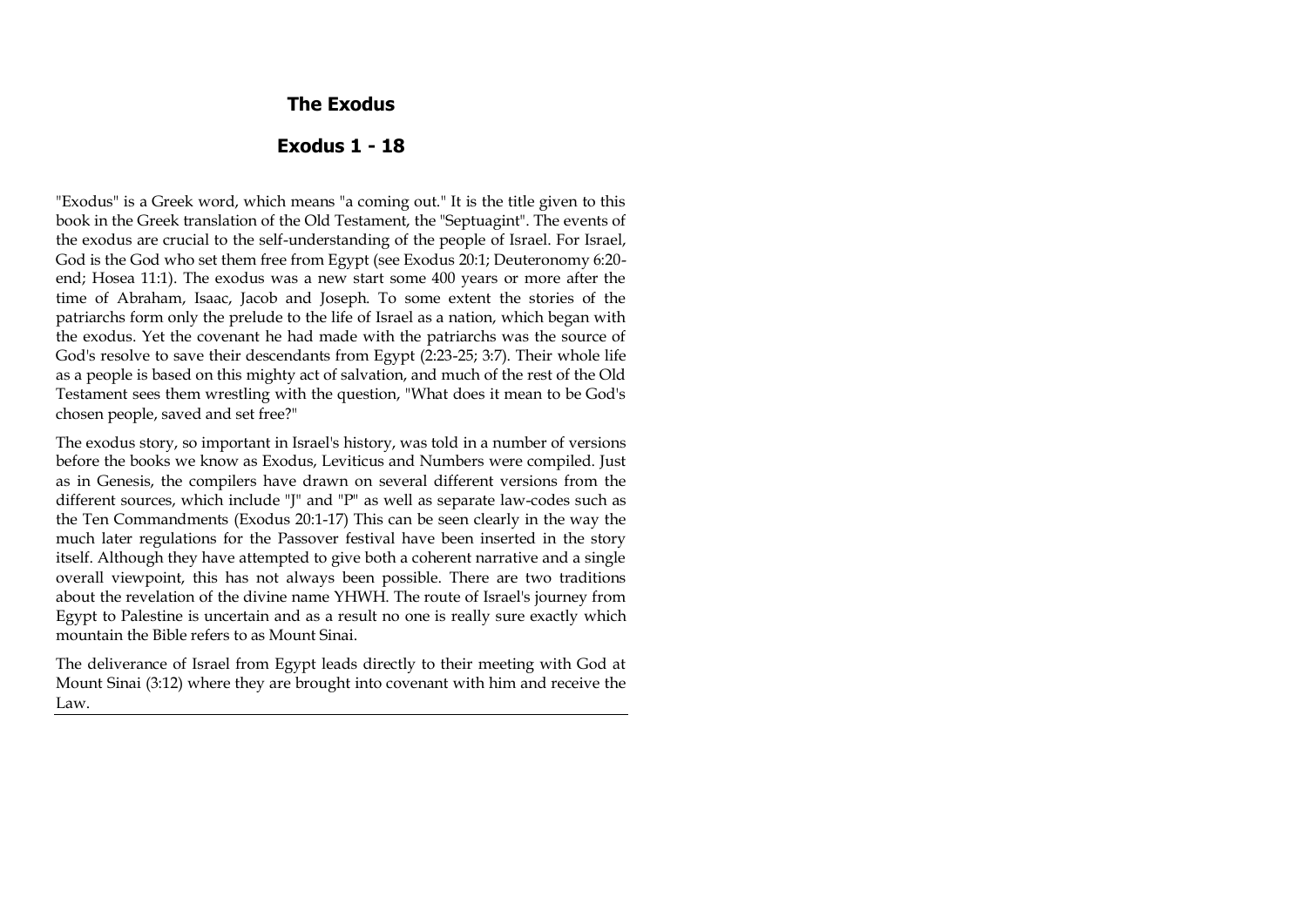**Day 18. Psalm 93: Exodus 1:1 - 4:17**

# **The Call of Moses**

### **Psalm 93**

The Lord rules in power over the world and over the forces of chaos symbolised by the sea.

# **Exodus 1**

It is now some four hundred years later than the events recounted in Genesis, a new dynasty has arisen in Egypt and the people of Israel are now being treated as aliens and subjected to slavery and oppression. This description of their condition, although short, is very important as the definitive statement of the situation from which God rescued them.

Special mention is given to the Hebrew midwives, who were prepared to risk their lives to stand up to state oppression.

In contrast to the outward and political bondage of Israel, Christians think of themselves as having been "slaves to sin" (Romans 6:15-18). Jesus came to save his people from their sin (Matthew 1:21) by his death and resurrection.

# **Exodus 2**

Now the narrative introduces Moses, whom God raised up to set his people free. His deliverance from the Nile and privileged upbringing were part of his preparation. So was the failure of his early manhood. Naturally stirred up by the plight of his people he tried to help them in his own way and at the wrong time, and in exile appears to have given up hope of having any more to do with Israel. Later, Moses had to face his failure and lack of confidence, but this very weakness kept him closer and more reliant on God as he carried out the task God had given him. Not only is failure a valuable lesson for the person who wants to serve God but in many ways God is able to use our weaknesses more effectively than our strengths.

2:23-25 are key verses in this passage. They remind us again of the promise God made to Abraham, Isaac and Jacob. God acts both because he is moved by the plight of Israel and out of faithfulness to his promise.

# **Exodus 3**

Throughout the Old Testament and for most ancient peoples, a person's name was much more than a designation. It held the key to their character and identity. This is why the changes of name, from Abram to Abraham and Jacob to Israel are important. It was also believed that knowing a person's name gave a degree of power over that person, which is why God withheld his name from Jacob at Genesis 32:29.

By revealing his name to Moses, God is making an even greater commitment to Israel and giving them privileged access to him in worship. The idea of a special bond between a people and their god was commonplace, but in Israel's case not only does the divine name suggest a God who is sovereign over all others but this God promises both to deliver them from Egypt and to give them a land that supposedly belongs to other gods.

Even so, God's name remains elusive. It can mean "I am", "I am who I am", "I will be what I will be", "I am the One who Is" among a range of alternatives. Whoever God is, the Israelites have not been told the whole secret of his person. But they have been told that he is he is the God who chose their ancestors and was worshipped by them and that he is committed to their welfare.

The words, "the LORD" (capitals for LORD) translate the Hebrew word, "YHWH" wherever they appeal. "YHWH" sounds like the Hebrew for "I am". It is normally taken to be the divine name and pronounced "Yahweh" (or sometimes "Jehovah").

# **Exodus 4:1-17**

As a young man, Moses was too eager to come to the aid of Israel in his own way. Now as an old man he is reluctant to do so, even when called by God. But God has the purpose in sight for which he called and saved Moses and will not relent. He has the answer to Moses' objections in the shape of the signs he gives him and his brother Aaron, already on his way to meet him (4:14). Often, God can operate most effectively in an area of weakness which is yielded to him; his weakness is stronger then human strength (1 Corinthians 1:25).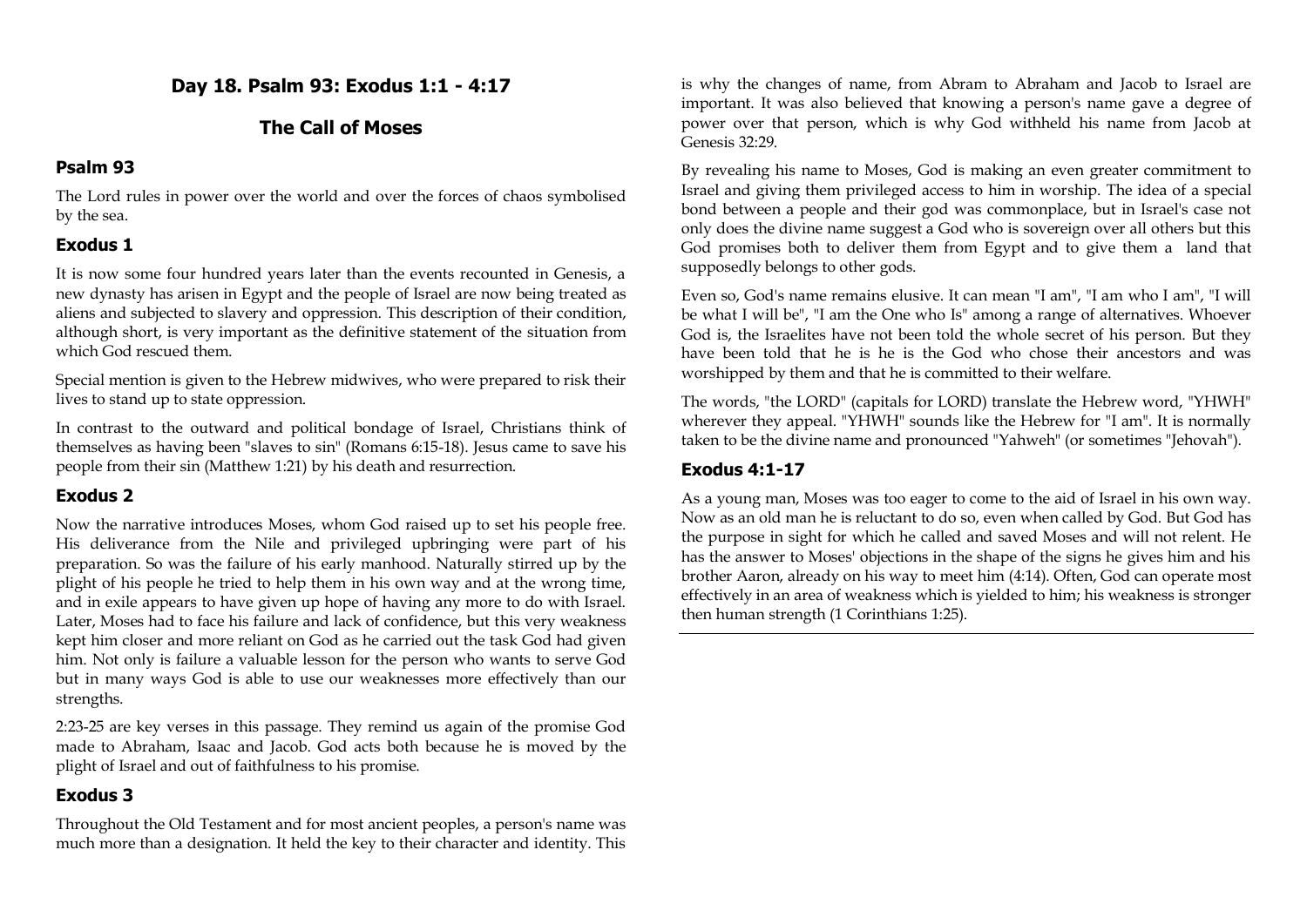# **Day 19. Psalm 115; Exodus 4:18 - 6:27**

### **Moses and Aaron in Egypt**

#### **Psalm 115**

The power of the God of Israel compared with the futility of idols.

### **Exodus 4:18-end**

Moses and Aaron prepare to journey to Egypt to confront the king who is oppressing God's people. God promises them success, but not before they will meet a series of setbacks The most significant obstacle is, of course, the Pharoah himself. The hardening of his heart is predicted in 4:21 and seen in 5:2, where the words, "I do not know the Lord," imply refusal to acknowledge his authority.

Pharoah's refusal was *both* a free decision *and* part of God's overall purpose. As in the story of Joseph, God brings about his purpose through the decisions of human beings, without in any way infringing their freedom. Exactly how God does this is never explained and is probably beyond our comprehension. In this case, God's purpose is to rescue his people; mercy and deliverance for them means judgement on their oppressors.

In many other cases in the Bible, judgement on the oppressor is postponed; the powers and principalities may oppose God's rule but he is sovereign and his purpose will eventually triumph. But in this, the "paradigm case" of salvation for the Old Testament, judgement and salvation are seen together. The hardening of Pharaoh's heart means that Israel's salvation is achieved by God alone, not by reasoned persuasion or by a political programme but by the sovereign intervention of God.

4:24-26 is one of the most obscure passages in the Bible and commentators are uncertain of its meaning, especially as it does not say why the Lord wanted to kill Moses or his son.

# **Exodus 5**

Beginning with high hopes, Moses and the people quickly met disappointment and frustration. This is a frequent experience for those who set out to do God's work. Even for those who have responded to his call, God allows setbacks, hardships and conflict to perfect their character and bring them to more complete dependence on him as well as to ensure that the glory goes to him alone (see 2 Corinthians 1:8-10; 4:7-12). As well as owing nothing to the co-operation God's enemies, Israel's salvation also owed nothing to the saved themselves (5:19 - 6:1).

### **Exodus 6:1-27**

Most of chapter 6 comes from the priestly source, which the compilers have inserted here. That is why parts of the story are repeated, apparently for no reason. "P" is emphatic that God's name YHWH was not revealed before the time of Moses (6:2-3), the patriarchs knowing God only as "El Shaddai" (6:3; see Genesis 17:1), whereas according to "J" it was known much earlier (Genesis 4:26). In the priestly understanding the revelation of the name of YHWH is linked with his decisive intervention to rescue his people, the formative act of Israel's history. For "J", Israel's God is the one whom all people have worshipped, or at least sought for, since time immemorial. Both have an element of truth and rather than decide between them, the compilers have allowed both to stand.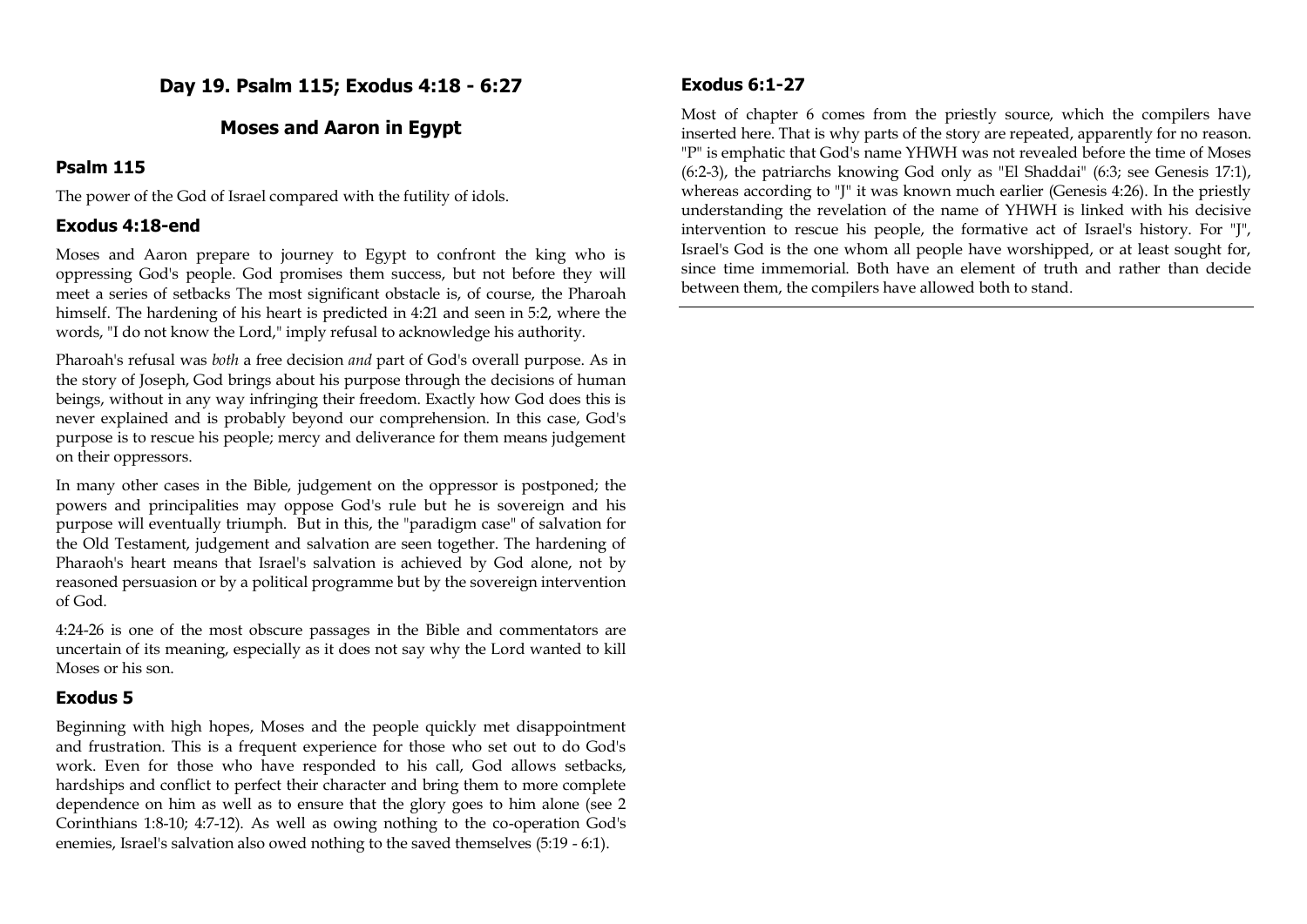# **The Plagues on Egypt**

### **Psalm 94**

A prayer for God's judgement on wicked rulers.

# **Exodus 6:28 - 7:7**

As well as recapitulating the story so far, this short passage gives a particularly clear picture of the role of the prophet as God's spokesman. Aaron stands to Moses as the prophets of later times stand to God (see 4:14-16). Aaron is to say everything Moses tells him to, just as later the prophets speak everything God tells them. In the account of the plagues which follows it is assumed that God speaks to Moses and Aaron speaks to Pharaoh on his behalf.

# **Exodus 7:8 - 10:20**

The plagues demonstrate the way God's judgement serves as a warning against sin. In the story of the Flood we have a foretaste of "final judgement", the destruction of the guilty world. But immediately after the Flood, God binds himself to restrain his anger against sin. He allows the world to continue despite acknowledging the evil of human beings and gives commands to limit the effects of that evil (Genesis 9:1-17). In the rest of the Bible the judgement of God is always seen against the background of his patience. Although the sin of humankind merits destruction, God is patient. The first stage of his judgement is always intended as a warning; final judgement only comes when the time is right (see Genesis 15:16, 18:20-21).

Pharaoh had refused to recognise God's right to his people's worship (5:1-2). Through the plagues, God demonstrates his power in order to convince Pharaoh that he is God (7:5, 8:18-19). The plagues gradually increase in severity, with those directly affecting people only arriving after those which affected animals and crops (9:13-16). God also makes a distinction between Israel and the Egyptians to further sharpen the purpose of the judgement (8:22-23, 9:4-7 etc.). At a later stage the Egyptians themselves are given the chance to acknowledge the Lord by taking evasive action (9:17-21). Throughout, the judgement is tempered by mercy, a few of the crops remaining after the hail, and only destroyed by the locusts (9:31-32; 10:5).

God's ultimate purpose is to reveal his glory, both to his enemies and to his own people (9:16; 10:1-2). This he will do not simply by setting his people free but by achieving his purpose despite human opposition.

As the plagues continue, first the magicians (8:19), then some of Pharaoh's officials (9:20-21), then all his officials (10:7), give way, but Pharaoh's heart remains hardened, as it will do until the Passover. Although he plainly sees the demonstration of God's power, he refuses to acknowledge its implications. The same was true of Jesus' opponents; they, too, saw the "finger of God" and refused to acknowledge it (8:19; Luke 11:14-20).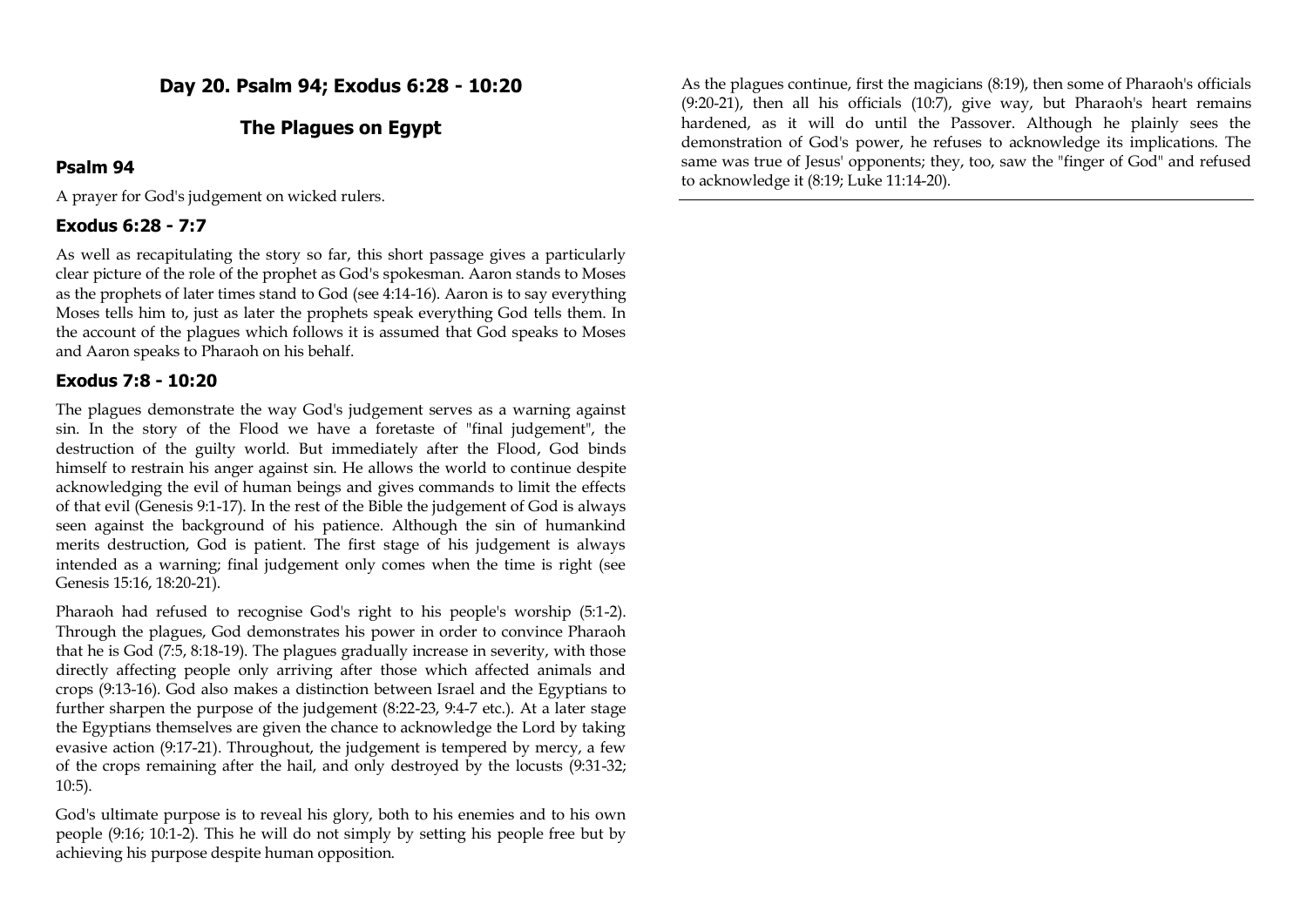**Day 21. Psalm 97; Exodus 10:21 - 13:16**

#### **The Passover**

### **Psalm 97**

The Lord appears as a righteous judge, preceded by a "theophany" or demonstration of his power which includes clouds and darkness, lightning, fire and heat. God's people rejoice that the time has come for the wicked to be judged.

### **Exodus 10:21-29**

The plague of darkness. Darkness is one of the symbols of "theophany", the approach of the Lord. It suggests that final judgement is near.

### **Exodus 11:1 - 12:42**

The Passover marks the birth of Israel as a nation as God intervenes on their behalf and at the same time brings judgement on the wicked who refuse to acknowledge him. The Lord demonstrates his power by making a distinction between those he chooses for salvation and those who oppose him (Matthew 13:47-50; 25:31-end). In our individualist society, in which everyone is treated as a separate autonomous individual, it is difficult for us to appreciate the mentality of the ancient world, in which everyone was thought of as a member of their family and community, and shared a common fate.

The despoiling of the Egyptians is the background to the building of the tabernacle, or tent of worship, in the desert, when the Israelites offered a large quantity of jewellery and fine material (Exodus 25:1-7).

The Passover is to be remembered at an annual festival. Remembering the acts of the Lord, especially those connected with the origin of the nation was an important element of Israel's worship. It helped to give her an identity as a people, especially when surrounded by nations with different gods, different ways of worship and different moral standards (Exodus 10:1-2, 12:26-27, 13:14-16). The festival is linked with that of Unleavened Bread which continues for a week after the sacrifice of the Passover lambs and commemorates the fact that the Israelites had no time to allow their daily bread to rise on the night they left Egypt.

In the usual sacrifices, later established in the Temple, the blood of the slaughtered animal was either dashed against the altar or smeared on the altar and the rest poured out on the ground (Leviticus 1:5; 3:2; 4:25). The blood was sacred to God (Genesis 9:4-5) and was used in these ways to symbolise cleansing from sin. However, at the Passover, the blood is used in a different way, to ward off judgement. The lamb is also eaten, symbolising shared fellowship between the people and God. A day of sabbath rest was to be kept at the beginning and the end of the festival. In between, the people could work, but their work would all be in the context of the sacred rest and remembrance of salvation.

#### **Exodus 12:43 - 13:16**

A later passage adds some supplementary regulations for the Passover. These include the consecration of the first-born to the Lord in recognition of the fact that all the first-born of the Egyptians were killed but those of Israel spared. The consecration of the first-born is a hint of the time to come, when another first-born Son gave his life for God's people. Especially in John's gospel, the death of Jesus is consistently interpreted as a Passover sacrifice, and it is this link between the crucifixion and Passover that is the origin of Jesus' title, "the Lamb of God."

The Passover, like all the Jewish festivals, had an important teaching function. It was used to help the children grow up with a sense of belonging to the chosen people of God (13:14-16).

The exodus is also a "separation" (see 11:7 etc.). God's people are to be "holy", which means separated to God for a special purpose (see Exodus 19:4-6, and follow these themes in Colossians 1:13-14; 1 Peter 1:14-19; 2:4-5)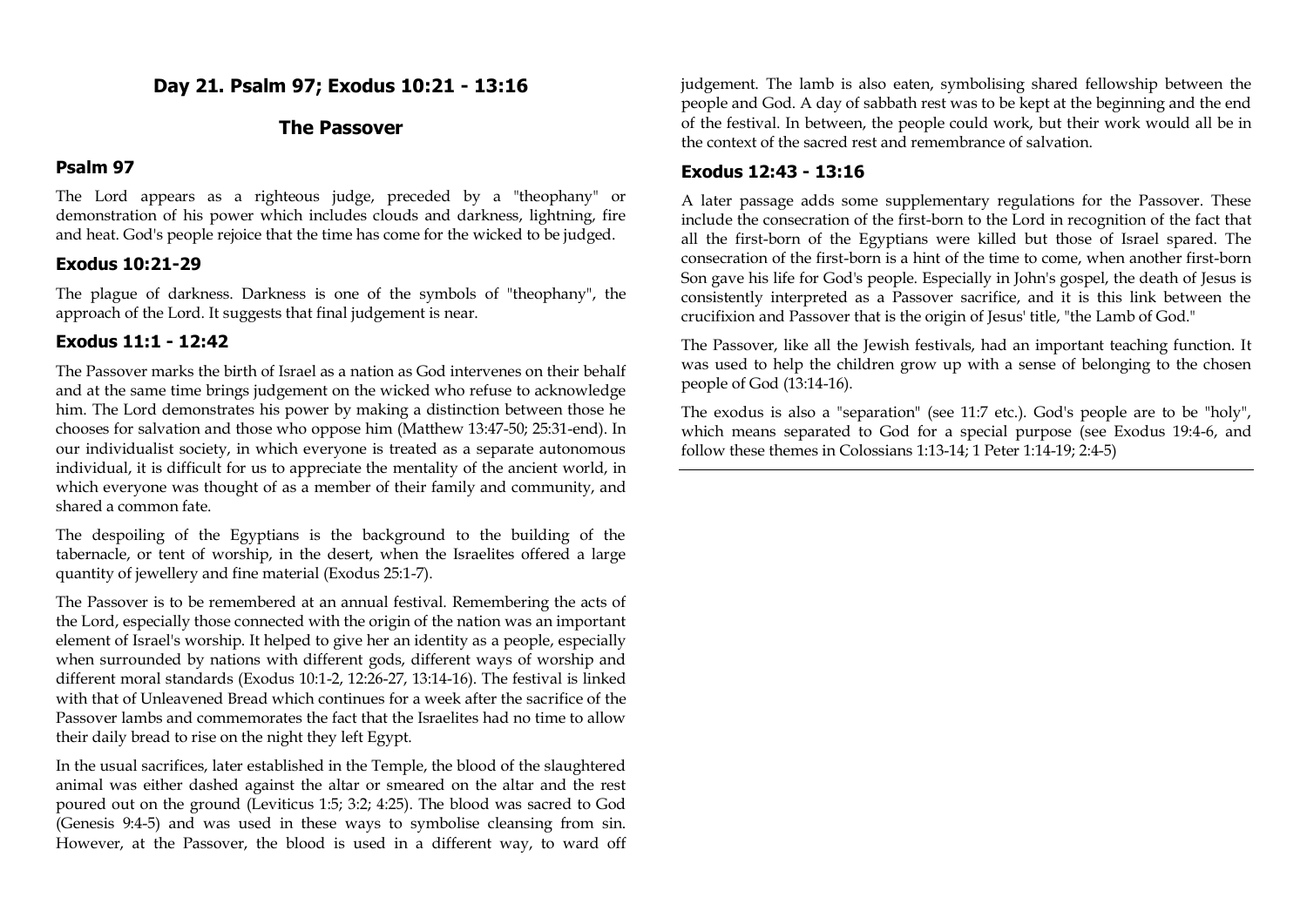**Day 22. Psalm 118; Exodus 13:17 - 15:21**

### **Crossing the Red Sea**

#### **Psalm 118**

A song for a victory procession: Israel praises God for victory in a time of trial. The procession comes through the gates, where those coming in are answered by those inside (118:19-20), and into the Temple, where the welcome from those inside is answered by those coming in (118:26-27). Each of the middle sections of the psalm begins with a reference to trouble or danger and goes on to record the Lord's deliverance (118:5,10,13,17-18,22).

#### **Exodus 13:17 - 14:end**

The crossing of the Red Sea is the definitive act by which God delivered his people. Throughout the Old Testament generations looked back to it as the time God proved his choice of Israel and his power to save them (see, for example, Joshua 4:23-24; 24:5-7; Nehemiah 9:9-12; Psalm 66:5-6; 78:11-16; 106:6-12; 114; Isaiah 43:16-19; Daniel 9:15). In places the miracle at the Red Sea is linked with the power of God over the forces of chaos For examples, see Psalm 77:14-end; Isaiah 51:9-10; and Habakkuk 3:8-15. Zechariah 10:9-12 uses the "exodus" as a powerful metaphor linking God's sovereign power in creation with his power to save his people.

The route of the exodus and especially the water which the Israelites crossed to escape from the Egyptians is a matter of conjecture, but most scholars agree that the Hebrew "Yam Suph" should be translated "Sea of Reeds" and probably refers to one of the shallow lakes through which the Suez Canal now passes.

13:20-end introduces the pillar of cloud and of fire which led Israel throughout the period of desert wanderings and supplied a strong metaphor for God's guidance to generations of Christians (Exodus 33:7-11; 40:34-38; Numbers 9:15-23; 12:5; Deuteronomy 31:15).

The crossing of the Red Sea and the judgement on Pharaoh and his army was engineered by God with a definite purpose in mind: to win glory by executing judgement on Pharaoh (14:1-4; see 9:16). Pharaoh had refused to acknowledge him (5:2) and in response the Lord had hardened his heart (14:8) in order to demonstrate his power to achieve his purpose in the face of the opposition of earthly rulers. It also meant putting the Israelites through a further trial to bring both Moses and the people of Israel into closer dependence in him. Despite the evidence of the plagues and the Passover, Israel were ready to give up. Instead of wishing for God's glory, their only concern was what would be best *for them*

(14:11-12). The writer has no interest in glossing over the Israelites' pathetic attitude in order to present them in a better light. His aim is not to glorify Israel, but to glorify God.

#### **Exodus 15:1-18**

The Song of Moses: a psalm which would have been used often in Israel's worship and may have been gradually rewritten to improve it, bring it up to date or insert other topical references.